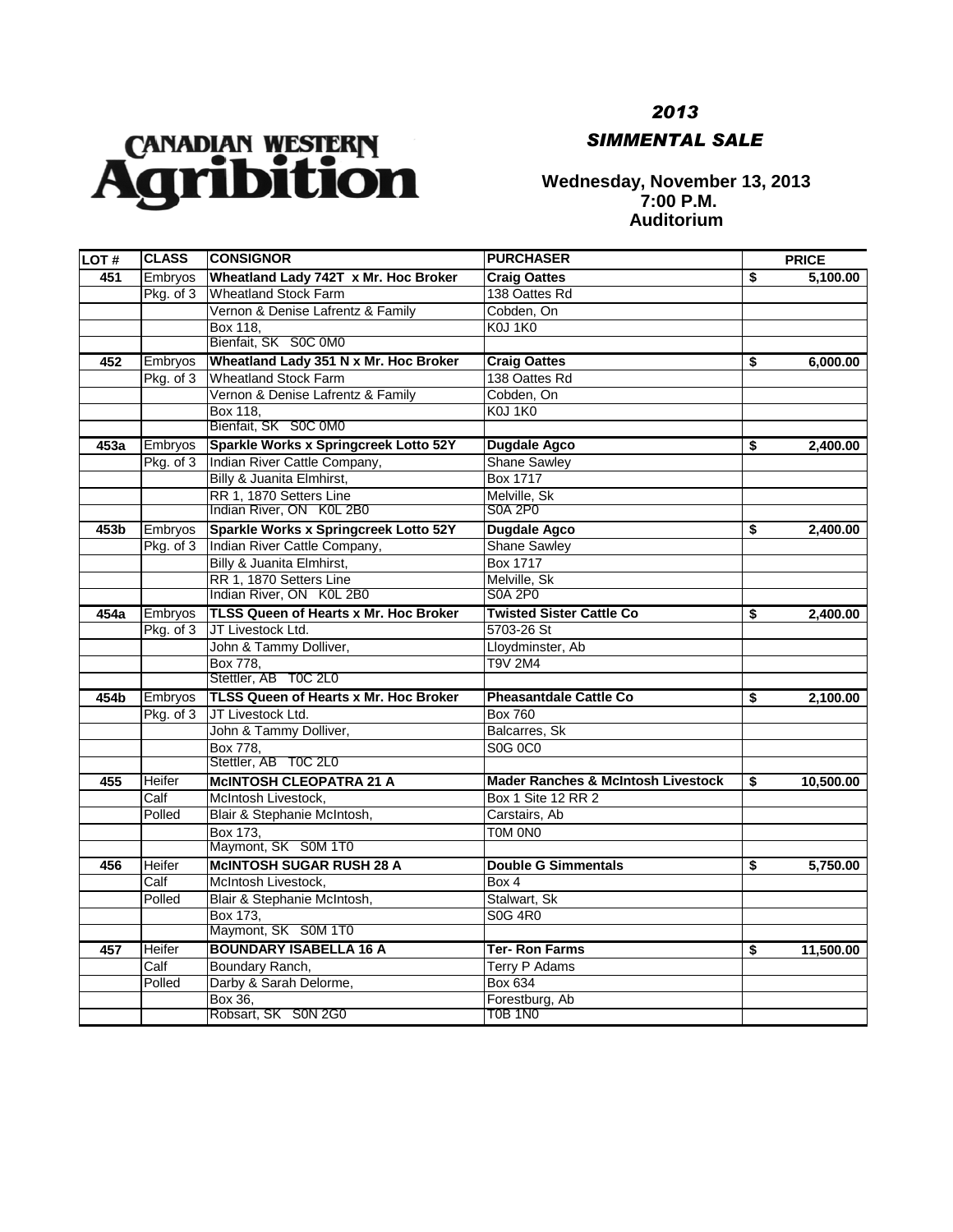| 458        | Heifer      | <b>SUNNY VALLEY HAYLEY 55A</b>    | <b>Meadow Acres Simmental</b>        | \$<br>11,000.00             |
|------------|-------------|-----------------------------------|--------------------------------------|-----------------------------|
|            | Calf        | Sunny Valley Simmentals,          | Calvin Fornwald                      |                             |
|            | Polled      | Wayne & Linda Libke & Family,     | <b>Box 1124</b>                      |                             |
|            |             | Box 115,                          | Carlyle, Sk                          |                             |
|            |             | Hanley, SK S0G 2E0                | SOC ORO                              |                             |
| 459        | Heifer      | <b>ERIXON LADY 3 A</b>            | <b>Double Bar D Farms</b>            | \$<br>11,000.00             |
|            | Calf        | Erixon Simmentals,                | Ken Dimler                           |                             |
|            | Polled      | Dave & Krista Erixon,             | <b>Box 1087</b>                      |                             |
|            |             | Box 156,                          | Grenfell, Sk                         |                             |
|            |             | Clavet, SK S0K 0Y0                | S0G 2B0                              |                             |
| 460        | Heifer      | <b>TY-Ds SAUCY LADY 4A</b>        | <b>Ashworth Farm &amp; Ranch Ltd</b> | \$<br>8,000.00              |
|            | Calf        | Ty-D Livestock,                   | <b>Kelly Ashworth</b>                |                             |
|            | Polled      | Ty Draves,                        | <b>Box 53</b>                        |                             |
|            |             | Box 35.                           | Oungre, Sk                           |                             |
|            |             | Streamstown, AB T0B 4G0           | S0C 1Z0                              |                             |
| 462        | Heifer      | <b>EARLY SUNSET BLACKCAP 39 A</b> | <b>CK &amp; Wager Cattle Co</b>      | \$<br>5,000.00              |
|            | Calf        | Early Sunset Ranch,               | Box 23                               |                             |
|            | Polled      | Jim Grant,                        | Highmore, SD                         |                             |
|            |             | Box 220,                          | 57345                                |                             |
|            |             | Edam, SK S0M 0V0                  |                                      |                             |
| 463        | Heifer      | <b>WILC TAYDA 1 A</b>             | <b>Riskan Hope Farm</b>              | \$<br>3,750.00              |
|            | Calf        | Wilcox Simmentals,                | Barbara Luther                       |                             |
|            | Polled      | Ernie & Betty Wilcox,             | <b>Box 161</b>                       |                             |
|            |             | Box 22.                           | Craik, Sk                            |                             |
|            |             | Treherne, MB R0G 2V0              | S0G 0V0                              |                             |
| 464        | Heifer      | <b>WILC STELLA 19 A</b>           | <b>Dequier Farms</b>                 | \$<br>2,200.00              |
|            | Calf        | <b>Wilcox Simmentals,</b>         | Mike & Monique Dequier               |                             |
|            | Polled      | Ernie & Betty Wilcox,             | <b>Box 155</b>                       |                             |
|            |             | Box 22.                           | Haywood, Mb                          |                             |
|            |             | Treherne, MB R0G 2V0              | R0G 0W0                              |                             |
| 465        | Heifer      | <b>ALLIANCE MILEYS TOY</b>        | <b>Barry Labatte</b>                 | \$<br>5,000.00              |
|            | Calf        | Alliance Simmental Farms,         | <b>Box 72</b>                        |                             |
|            | Polled      | Mike McCart,                      | Gladmar, Sk                          |                             |
|            |             | Box 542,                          | <b>SOC 1A0</b>                       |                             |
|            |             | North Gower, ON K0A 2T0           |                                      |                             |
| 466        | Heifer      | JT GUILTY PLEASURE 64 A           | <b>Lake Bottom Cattle Co</b>         | \$<br>$\overline{5,500.00}$ |
|            | Calf        | JT Livestock Ltd.                 |                                      |                             |
|            | Polled      | John & Tammy Dolliver,            |                                      |                             |
|            |             | Box 788,                          |                                      |                             |
|            |             | Stettler, AB T0C 2L0              |                                      |                             |
| 467        | Heifer      | <b>X-T RED Ms LINER 1A</b>        | <b>Greg Goudy</b>                    | \$<br>2,750.00              |
|            | Calf        | X-T Simmentals,                   | <b>Box 357</b>                       |                             |
|            | Polled      | Don & Ryan Lundberg,              | Stoughton, Sk                        |                             |
|            |             | Box 297,                          | <b>S0K 4T0</b>                       |                             |
|            |             | Eastend, SK S0N 0T0               |                                      |                             |
| 468<br>469 | <b>Bred</b> | X-T MISS BLACKLINER 77Z           | Waydamar                             | \$<br>2,500.00              |
|            | Heifer      | X-T Simmentals,                   | Dave Milliner                        |                             |
|            | Polled      | Don & Ryan Lundberg,              | 225641 Southgate Road                |                             |
|            |             | Box 297,                          | Dundalk, On                          |                             |
|            |             | Eastend, SK S0N 0T0               | <b>NOC 1B0</b>                       |                             |
|            | Heifer      | <b>MADER SATIN SHEETS 90A</b>     | <b>Lewis Farms</b>                   | \$<br>9,500.00              |
|            | Calf        | Mader Ranches,                    | 27115A Twp Rd 524                    |                             |
|            | Polled      | Ryley & Jill Mader & Family,      | Spruce Grove, Ab                     |                             |
|            |             | Randy & Ronda Mader,              | <b>T7X 3M9</b>                       |                             |
|            |             | <b>Box 1, Site 12</b>             |                                      |                             |
|            |             | Carstairs, Ab. T0M 0N0            |                                      |                             |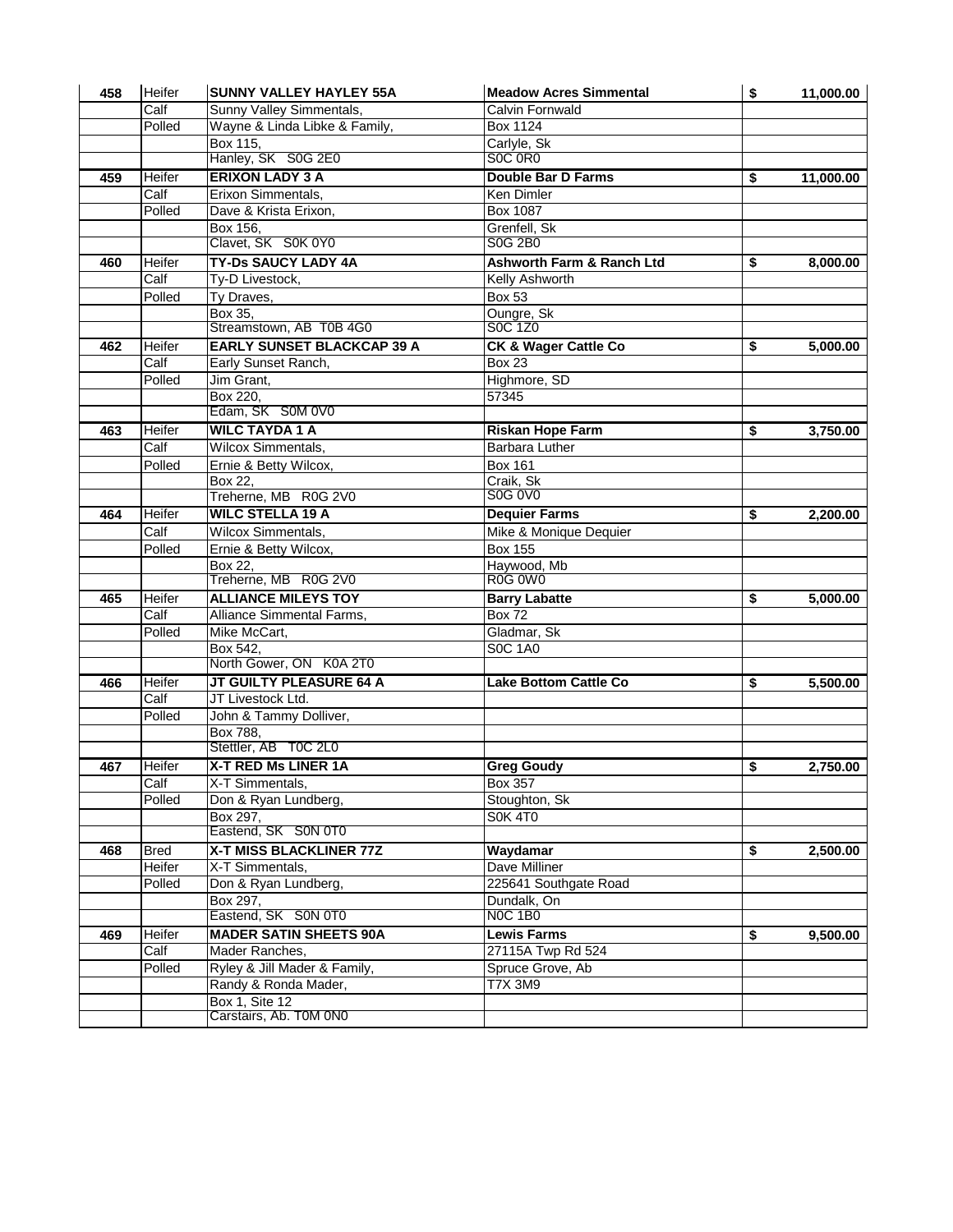| 470 | <b>Bred</b> | <b>MADER TWISTED PASSION 94Z</b> | <b>High Country</b>         | \$<br>12,000.00  |
|-----|-------------|----------------------------------|-----------------------------|------------------|
|     | Heifer      | Mader Ranches,                   | Rob Young                   |                  |
|     | Polled      | Ryley & Jill Mader & Family,     | Box 577                     |                  |
|     |             | Randy & Ronda Mader,             | Breton, Ab                  |                  |
|     |             | Box 1, Site 12                   | TOC 0P0                     |                  |
|     |             | Carstairs, Ab. T0M 0N0           |                             |                  |
| 471 | Heifer      | <b>ACS RAZZAMATAZZ 309A</b>      | <b>Roenda Stock Farm</b>    | \$<br>3,500.00   |
|     | Calf        | Arrow Creek Simmentals,          | The Pas, Mb                 |                  |
|     | Polled      | Lionel & Terry Kaskew,           |                             |                  |
|     |             | Box 494,                         |                             |                  |
|     |             | Rossburn, MB R0J 1V0             |                             |                  |
| 472 | <b>Bred</b> | <b>ACS BLACK MAGIC 264Z</b>      | <b>Frehlick Farms</b>       | \$<br>7,250.00   |
|     | Heifer      | Arrow Creek Simmentals,          | 738 6th Street              |                  |
|     | Polled      | Lionel & Terry Kaskew,           | Estevan, Sk                 |                  |
|     |             | Box 494,                         | S4A 1A4                     |                  |
|     |             | Rossburn, MB R0J 1V0             |                             |                  |
| 473 | <b>Bred</b> | <b>IRCC ZEZE 225Z</b>            | <b>Seven-M Livestock</b>    | \$<br>4,500.00   |
|     | Heifer      | Indian River Cattle Company,     | Bradly & Donna Morishita    |                  |
|     | Polled      | Billy & Juanita Elmhirst,        | Box 688                     |                  |
|     |             | RR 1, 1870 Settlers Line         | Duchess, Ab                 |                  |
|     |             | Indian River, ON K0L 2B0         | TOJ 0Z0                     |                  |
| 474 | <b>Bred</b> | <b>CITYVIEW 27T BOSSLADY 31Z</b> | <b>Double G Simmentals</b>  | \$<br>4,500.00   |
|     | Heifer      | City View Simmentals,            | Box 4                       |                  |
|     | Polled      | Blaine & Joe Barnett,            | Stalwart, Sk                |                  |
|     |             | Box 1494,                        | S0G 4R0                     |                  |
|     |             | Moose Jaw, SK S6H 7A8            |                             |                  |
| 475 | <b>Bred</b> | <b>ACADEMY HILL ZELDA 6Z</b>     | <b>City View Simmentals</b> | \$<br>4,250.00   |
|     | Heifer      | Academy Hill Livestock,          | Box 1494                    |                  |
|     | Polled      | John & Kathy Pearson,            | Moose Jaw, Sk               |                  |
|     |             | Box 157,                         | <b>S6H 7A8</b>              |                  |
|     |             | Grafton, ON K0K 2G0              |                             |                  |
| 476 | <b>Bred</b> | <b>IRCC BR ZESTY 245Z</b>        | <b>Seven-M Livestock</b>    | \$<br>3,500.00   |
|     | Heifer      | <b>Black River Farms,</b>        | Bradly & Donna Morishita    |                  |
|     | Polled      | Dan Munro,                       | Box 688                     |                  |
|     |             | 301 Catering Road RR#1           | Duchess, Ab                 |                  |
|     |             | Sutton, ON L0E 1R0               | TOJ 0Z0                     |                  |
|     |             |                                  |                             |                  |
|     | <b>LOTS</b> | 27                               | <b>SALE GROSS</b>           | \$<br>153,850.00 |

**START AVERAGE \$ 5,698.15 FINISH**

**SALE SUMMARY**

| <b>LOTS</b> | <b>CLASS</b>          | <b>Gross</b> | Average       |  |
|-------------|-----------------------|--------------|---------------|--|
|             | <b>Bred Heifers</b>   | \$51,500.00  | 7,357.14      |  |
| 14          | <b>Heifer Calves</b>  | \$81,950.00  | 5,853.57<br>æ |  |
|             | <b>Embryo Package</b> | \$20,400.00  | 3,400.00      |  |
| 27          |                       |              |               |  |
|             |                       |              |               |  |